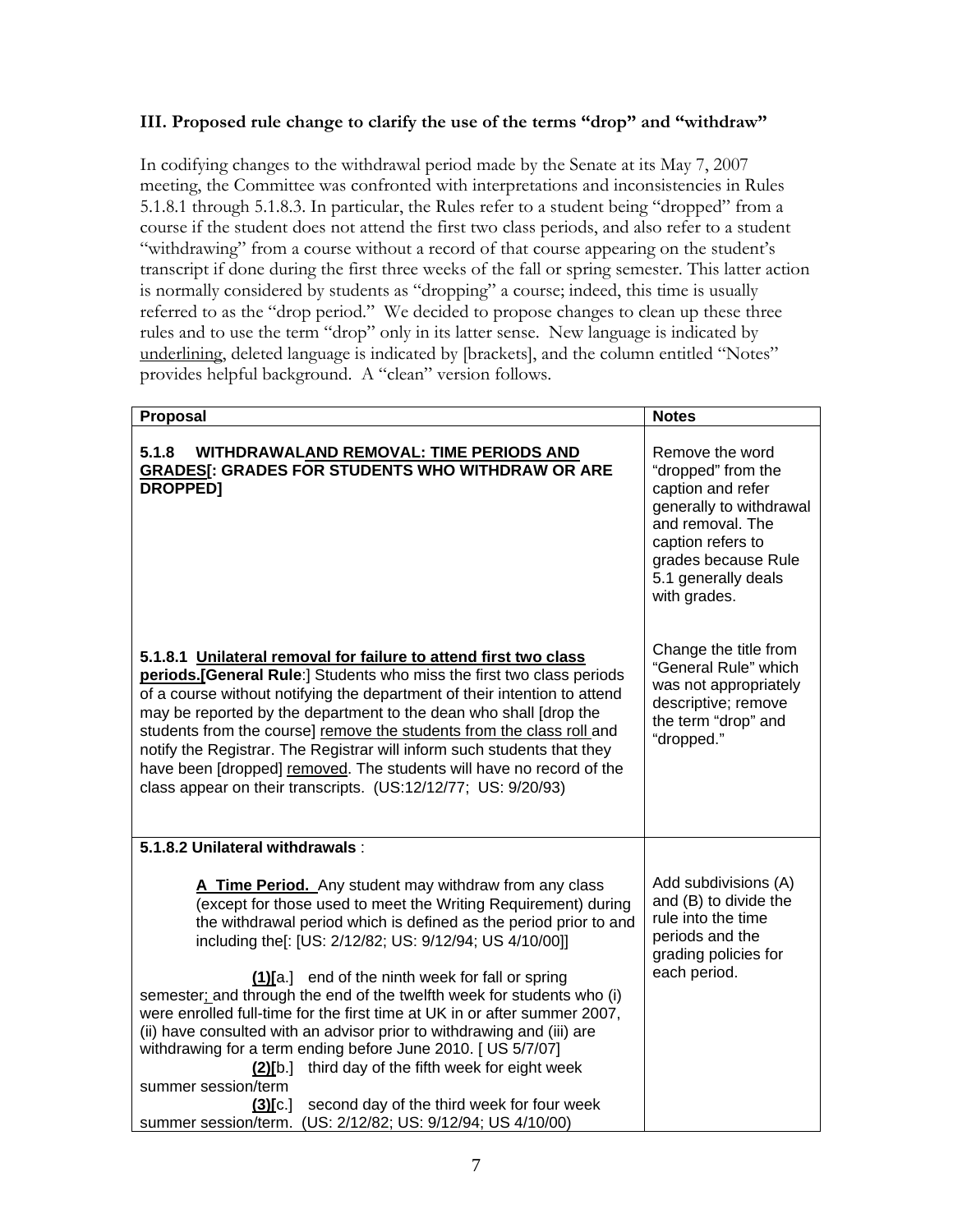| Proposal                                                                                                                                                                                                                                                                                                                                                                                                                                                                                                                                                                                                                                                                                                                                                                                                                                                                       | <b>Notes</b>                                                                                                                                                                                                                               |
|--------------------------------------------------------------------------------------------------------------------------------------------------------------------------------------------------------------------------------------------------------------------------------------------------------------------------------------------------------------------------------------------------------------------------------------------------------------------------------------------------------------------------------------------------------------------------------------------------------------------------------------------------------------------------------------------------------------------------------------------------------------------------------------------------------------------------------------------------------------------------------|--------------------------------------------------------------------------------------------------------------------------------------------------------------------------------------------------------------------------------------------|
|                                                                                                                                                                                                                                                                                                                                                                                                                                                                                                                                                                                                                                                                                                                                                                                                                                                                                |                                                                                                                                                                                                                                            |
| <b>B</b> Grade received<br>(1) No record: Students who withdraw within three (3)<br>weeks from the beginning of classes in the fall or spring semester (or a<br>proportionate amount of time in the summer term/session or other<br>courses of less than a full semester's duration) will have no record of<br>the class appear on their transcripts. This is also known as "dropping a<br>course."                                                                                                                                                                                                                                                                                                                                                                                                                                                                            | Add sub-captions (1)<br>and $(2)$<br>Add a sentence to<br>make clear the usual<br>meaning of "drop."                                                                                                                                       |
| (2) Grade of W: Students who withdraw during the<br>remaining portion of the withdrawal period will receive the grade of W<br>which will appear on their transcripts. (US: 9/12/94)                                                                                                                                                                                                                                                                                                                                                                                                                                                                                                                                                                                                                                                                                            |                                                                                                                                                                                                                                            |
| [* The midpoint of the semester is calculated from the first day of<br>classes to the last day of classes, excluding academic<br>holidays and not including final exam period. [RC: 2/10/87]]                                                                                                                                                                                                                                                                                                                                                                                                                                                                                                                                                                                                                                                                                  | This interpretation is<br>no longer needed, as<br>the "midpoint" of a<br>semester is no longer<br>a relevant withdrawal<br>or drop deadline.                                                                                               |
| 5.1.8.3 Permissive withdrawals. A student may withdraw from a<br>class, or from the University, after the withdrawal period in Rule<br>5.1.8.2(A) but through the last day of classes for the<br>semester/session/term upon approval by the dean of the student's<br>college of a petition certifying urgent non-academic reasons including<br>but not limited to:                                                                                                                                                                                                                                                                                                                                                                                                                                                                                                             | Add a reference to the<br>new subdivision (A) in<br>the above rule.                                                                                                                                                                        |
| Illness or injury of the student;<br>1.<br>2.<br>Serious personal or family problems;<br>Serious financial difficulties; or<br>3.<br>Having excused absences in excess of one-fifth of the class<br>4.<br>contact hours in a course where attendance is required or is a criterion<br>for a grade, pursuant to Rule 5.2.4.2.<br>Before acting on such a petition, the dean will consult with the Instructor<br>of Record of the class. The dean may not delegate the authority to<br>approve or deny a petition to withdraw to the University Registrar or to<br>any other agency external to his or her college. If such a petition is<br>approved by the dean of the student's college, the dean shall inform in<br>writing the Instructor of Record of the class of his/her action, and the<br>student shall be assigned a grade of W. (US: 9/10/79; revised US:<br>4/11/83 | This codifies the Rules<br>Committee<br>interpretation stricken<br>below. Rule 5.2.4.2<br>provides that an<br>instructor may require<br>a student to take an "I"<br>or petition for a "W" if<br>excessive excused<br>absences are accrued. |
| [A student may also petition the dean of the student's college to<br>withdraw from a class during the latter half of the semester/session/term<br>if he or she has excused absences in excess of one-fifth of the class<br>contact hours in a course where attendance is required or is a criterion<br>for a grade (see V. 5.2.4.2). [RC: 11/20/87]]                                                                                                                                                                                                                                                                                                                                                                                                                                                                                                                           | This is moved to (4)<br>above.                                                                                                                                                                                                             |